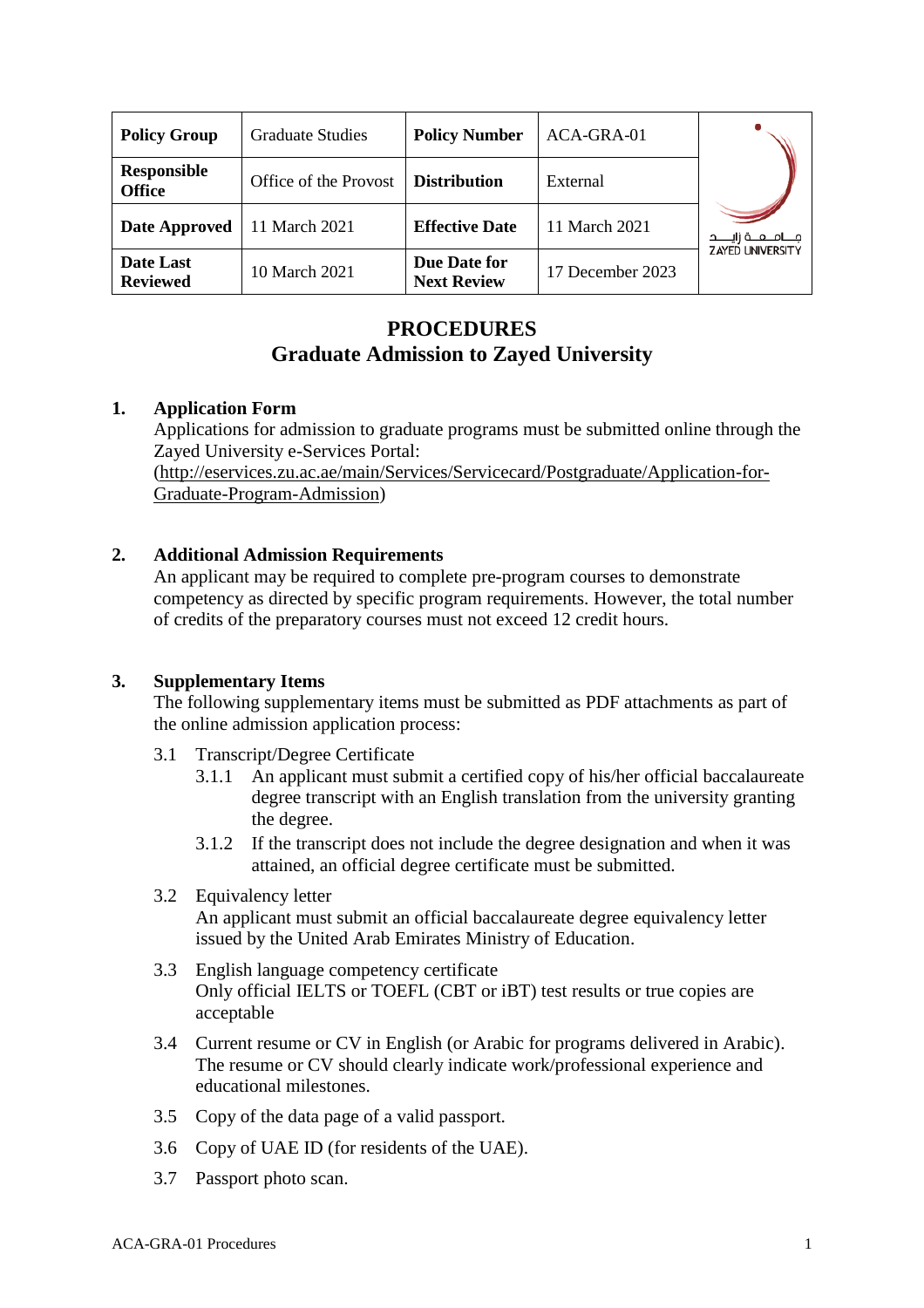3.8 Additional documents or supplementary items may be required by individual programs; however, such items must be approved according to the Authority Matrix and published on the corresponding programs' webpages.

## **4. Application Fee**

- 4.1 A non-refundable application fee is required to process an admission application.
- 4.2 An applicant must submit a receipt for payment of the non-refundable application fee in PDF format along with the application online.

#### **5. Pre-admission Interview**

- 5.1 An applicant who has submitted a complete application, met all the admission standards appropriate to the program, and has paid the application fee may be invited to meet with graduate program faculty, face-to-face or virtually, to confirm program details and match to the candidate's experience as well as career and academic aspirations.
- 5.2 Applicants should consult the Zayed University Graduate Studies Deanship website or the webpage of the individual graduate program for further information regarding interviews.

#### **6. Admission Decision**

- 6.1 A candidate who is admitted to a graduate program will receive an official "Offer of Admission" notification which includes all admission details.
- 6.2 The current admission status is maintained online in the candidate's application account.

## **7. Admission to Diploma and Master's Programs**

There are two (2) types of admission into a diploma or master's program: Regular Admission and Conditional Admission.

- **7.1 Regular Admission** may be granted to eligible applicants who meet all requirements of the degree program, including GPA and English Test score requirements. Except where restricted by further program level admission requirements, the minimum requirements for regular admission to graduate diploma and master's programs are:
	- 7.1.1 An earned baccalaureate degree in a discipline considered appropriate for the prospective program from an accredited university recognized by the UAE Ministry of Education with a Cumulative Grade Point Average (CGPA) of 3.0 or higher on a 4.0-point scale or equivalent; and
	- 7.1.2 One of the following:
		- a) A minimum score of either:
			- 1400 on the EmSAT English examination;
			- a TOEFL score of 213 CBT or 79 iBT; or
			- IELTS Academic 6.0: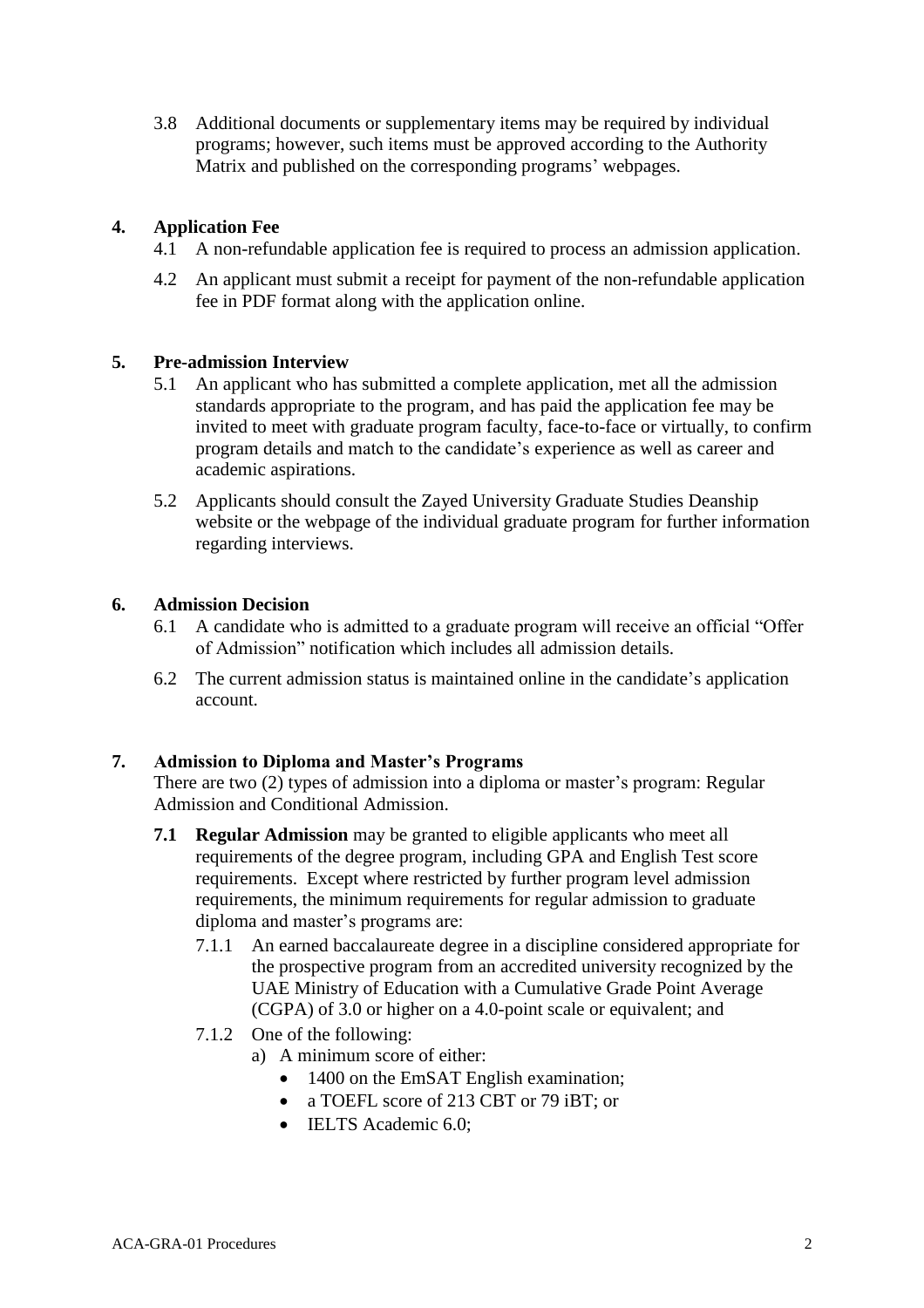- b) Evidence that the applicant is a native speaker of English who has completed his/her undergraduate education in an English-medium institution in a country where English is the official language.
- 7.1.3 For graduate programs taught in Arabic, the minimum English and Arabic language requirements at the time of admission are:
	- a) English:
		- 950 on the EmSAT English examination;
		- a TOEFL score of 133 CBT, 45 iBT; or
		- IELTS Academic 4.5.
	- b) Arabic:
		- 1100 on the EmSAT Arabic examination.

## **7.2 Academic Requirements for Conditional Admission**

- 7.2.1 An applicant with a CGPA of 2.5 is eligible for conditional admission to a graduate diploma or master's degree program offered in English or Arabic.
- 7.2.2 A conditionally admitted student:
	- a) May take a maximum of nine (9) credit hours in the first semester of study;
	- b) Must achieve a minimum CGPA of 3.0 on a 4.0-scale in the first nine (9) credit hours in the credit-bearing courses studied for the program.
- 7.2.3 Conditionally admitted students who fail to meet the aforementioned requirements will be dismissed form the program.

## **7.3 English Language Requirements for Conditional Admission**

- 7.3.1 Except where restricted by further program level requirements, an applicant to a graduate diploma or master's degree program offered in English who does not qualify for regular admission may be eligible for conditional admission by having, at the time of admission, a minimum:
	- a) 1250 on the EmSAT English examination;
	- b) TOEFL score 197 CBT, or 71 iBT; or
	- c) IELTS Academic 5.5.
- 7.3.2 A conditionally admitted student:
	- a) Must meet the English language requirement for regular admission by the end of the student's first semester of study by having a minimum:
		- 1400 on the EmSAT English examination;
		- a TOEFL score of 213 CBT or 79 iBT; or
		- IELTS Academic 6.0.
	- b) May take a maximum of six (6) credit hours in the first semester of study, not including intensive English courses;
	- c) Must achieve a minimum CGPA of 3.0 on a 4.0 scale in the first 6 credit hours in the credit-bearing courses studied for the program.
- 7.3.3 Conditionally admitted students who fail to meet the aforementioned requirements will be dismissed from the program.
- 7.3.4 No conditional admission will be offered for not meeting the minimum English language requirement for programs offered in Arabic.

## **8. Admission to Doctorate Programs**

Admission to a doctorate degree program may be granted to eligible applicants who meet all requirements of the degree program, including GPA and English Test score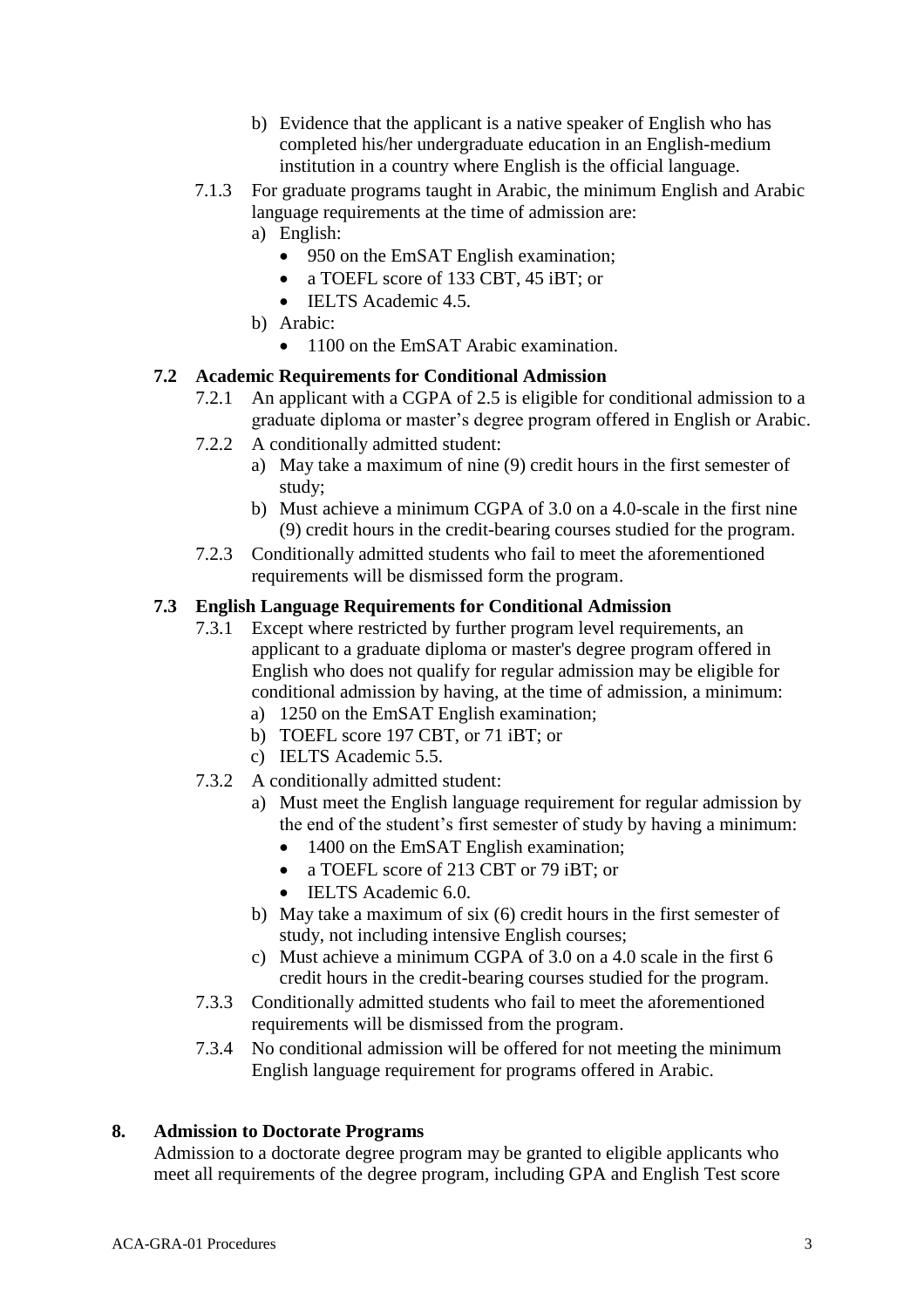requirements. Except where restricted by further program level admission requirements, the minimum requirements for admission to doctorate programs are:

- 8.1 An earned master's degree in a discipline appropriate for the doctorate program from an accredited university recognized by the UAE Ministry of Education with a Cumulative Grade Point Average (CGPA) of 3.0 or higher on a 4.0-point scale or equivalent; or academic distinction at the baccalaureate degree with a CGPA above 3.7 on a 4.0 scale; and
- 8.2 For doctorate programs taught in English, one of the following:
	- a) A minimum TOEFL score of 232 CBT or 90 iBT; or IELTS Academic 6.5 is required at the time of admission; or
	- b) Evidence that the applicant is a native speaker of English who has completed his/her master's degree in an English-medium institution in a country where English is the official language.
- 8.3 For doctorate programs taught in Arabic, a minimum TOEFL score of 173 CBT, 61 iBT; or IELTS Academic 5.0 is required at the time of admission.

#### **9. Confirmation of Admission**

- 9.1 An offer of admission is confirmed upon the applicant's payment of the required "Registration Fee" before the deadline as stated in the offer letter.
- 9.2 Zayed University reserves the right to revoke any admission offer if the recipient fails to pay the Registration Fee as required.
- 9.3 A confirmed graduate student with admission must register for required program courses according to the program's curriculum plan before the start of each semester. Details on the program's curriculum is available on the program's webpage or from the respective college/department.
- 9.4 Zayed University reserves the right to cancel a student's registration in a graduate program and/or revoke the admission offer if any of the documents submitted by the applicant/student is determined to be fraudulent or invalid at any stage after admission.

#### **10. Deferred Admission**

An applicant who has been admitted to a graduate program may request deferred admission only once to the program's next admission cycle by notifying the Graduate Studies Deanship in writing and paying the applicable, non-refundable "Deferred Admission" fee before the specified date in the offer letter, if applicable, or the official start date of the semester. The fee amount will be credited towards tuition charges in the student's account for the student's first enrollment in the program.

#### **11. Transfer Admission**

An applicant to a graduate program may elect to transfer credit hours completed at the same academic level at another higher education institution upon admission to Zayed University. The applicant may transfer a maximum of 25% of the total credit hours required for the program, including any credits for prior learning. The "Course Transfer" rules in the "Graduate Student Registration" policy apply in this case.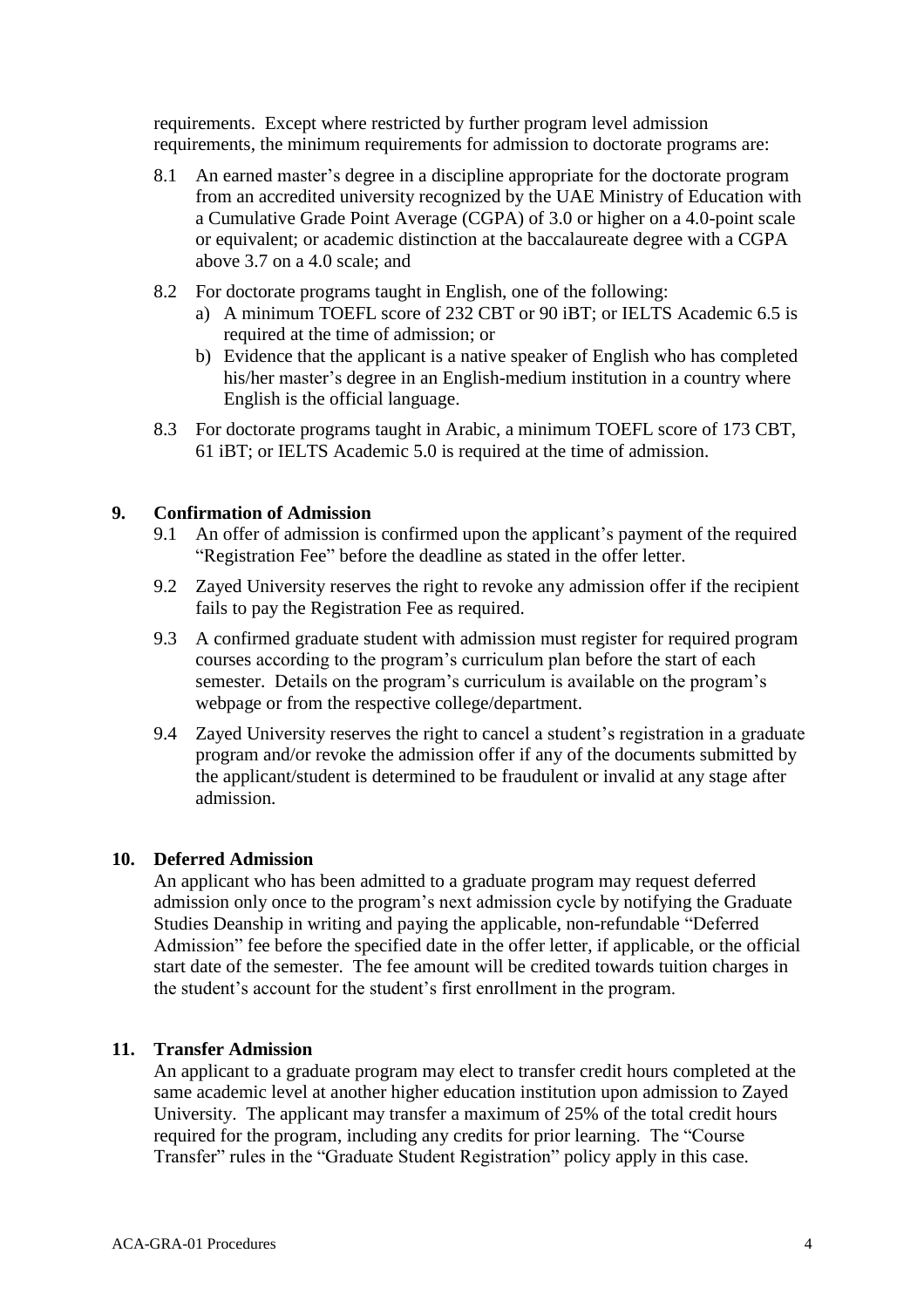## **12. Revision History**

| <b>Date</b>       | <b>Revision</b>                                                                                                                                                                                                                                                                                                                                                                                                                                       |  |  |
|-------------------|-------------------------------------------------------------------------------------------------------------------------------------------------------------------------------------------------------------------------------------------------------------------------------------------------------------------------------------------------------------------------------------------------------------------------------------------------------|--|--|
| 11 March 2021     | Vice-President's Decision issued (VP Decision #8 of 2021).                                                                                                                                                                                                                                                                                                                                                                                            |  |  |
| 10 March 2021     | Approved by the Academic Council.                                                                                                                                                                                                                                                                                                                                                                                                                     |  |  |
| 8 March 2021      | Endorsed by a joint session of the Deans' Council and the Provost's<br>Council.                                                                                                                                                                                                                                                                                                                                                                       |  |  |
| 31 January 2021   | Removed GRE and TOEFL PBT;<br>Emphasized IELTS Academic;<br>$\bullet$<br>Removed Master of Islamic Studies in Jurisprudence of Reality<br>(MISJR) from Appendix A in line with PD #1/2021;<br>Added Master of Science in Information Syestems Management<br>$\bullet$<br>(MSISM) to Appendix A in line with PD #113/2020.                                                                                                                             |  |  |
| 12 October 2020   | Endorsed by the Provost's Council.                                                                                                                                                                                                                                                                                                                                                                                                                    |  |  |
| 24 September 2020 | Updated the admission requirements to diploma and master's programs<br>(7):<br>Updated the CGPA and language requirements for regular<br>admission $(7.1)$ ;<br>Added Conditional Admission for Academic Requirement (7.2);<br>$\bullet$<br>Updated the requirements for Conditional Admission for English<br>$\bullet$<br>Language Requirement (7.3);<br>• Updated the program name to Master of Legal and Judicial Studies<br>(MLJS) in Appendix A. |  |  |
| 29 June 2020      | President's Decision issued (PD#35 of 2020).                                                                                                                                                                                                                                                                                                                                                                                                          |  |  |
| 15 April 2020     | Approved by the Academic Council.                                                                                                                                                                                                                                                                                                                                                                                                                     |  |  |
| 15 July 2019      | Approved by the Vice-President (VP Decision #106 of 2019).                                                                                                                                                                                                                                                                                                                                                                                            |  |  |
| 8 July 2015       | New procedures approved by the Vice-President.                                                                                                                                                                                                                                                                                                                                                                                                        |  |  |

Attachment:

• Appendix A: Additional Program-Specific Admission Requirements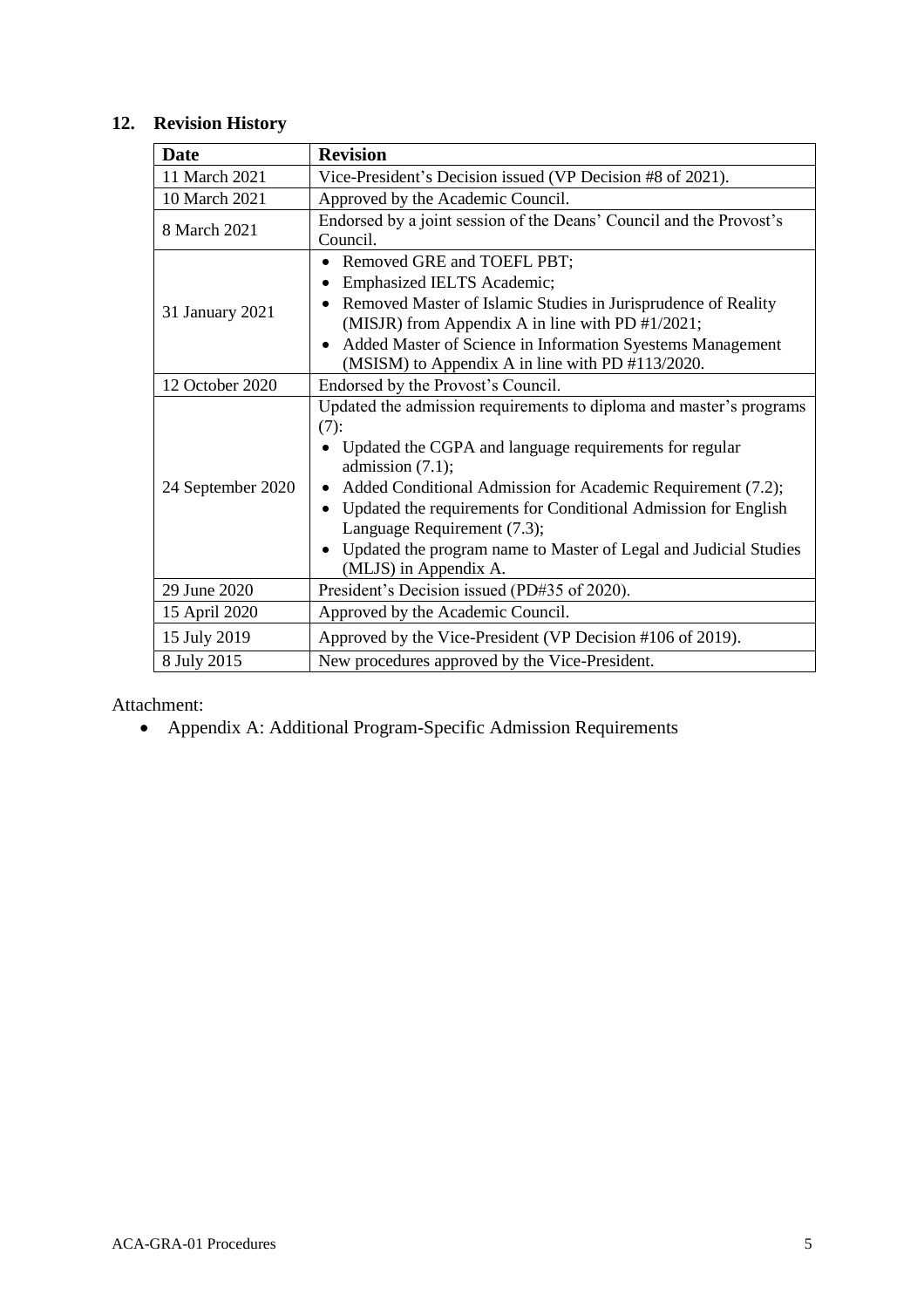| <b>Graduate Degree Program</b> |                                                                                                                                             | <b>Additional Admission</b><br><b>Requirements</b>                                                                                                                                                                                                           | <b>Additional Required Documents</b>                                                                                                                                                                                                                                                                                                                                        |  |  |  |  |  |  |
|--------------------------------|---------------------------------------------------------------------------------------------------------------------------------------------|--------------------------------------------------------------------------------------------------------------------------------------------------------------------------------------------------------------------------------------------------------------|-----------------------------------------------------------------------------------------------------------------------------------------------------------------------------------------------------------------------------------------------------------------------------------------------------------------------------------------------------------------------------|--|--|--|--|--|--|
| <b>College of Business</b>     |                                                                                                                                             |                                                                                                                                                                                                                                                              |                                                                                                                                                                                                                                                                                                                                                                             |  |  |  |  |  |  |
| $\mathbf{1}$ .                 | <b>Executive Master of</b><br><b>Business Administration</b><br>(EMBA)                                                                      | Interview may be requested.<br>$\overline{a}$<br>Three years of mid- to<br>$\frac{1}{2}$<br>upper-level supervisory<br>experience.<br>Evidence demonstrating a<br>$\overline{a}$<br>basic knowledge of<br>accounting, economics,<br>finance, and statistics. | N/A<br>$\overline{\phantom{a}}$                                                                                                                                                                                                                                                                                                                                             |  |  |  |  |  |  |
| 2.                             | Master of Science in<br>Finance (MSF)                                                                                                       | Interview may be requested.<br>$\overline{a}$                                                                                                                                                                                                                | N/A                                                                                                                                                                                                                                                                                                                                                                         |  |  |  |  |  |  |
|                                |                                                                                                                                             | <b>College of Communication and Media Sciences</b>                                                                                                                                                                                                           |                                                                                                                                                                                                                                                                                                                                                                             |  |  |  |  |  |  |
| 3.                             | Master of Arts in<br>Communication (MAC)<br><b>Tourism and Cultural</b><br>Communications<br>Strategic Public<br><b>Relations</b>           | Interview may be requested.                                                                                                                                                                                                                                  | Essay (written in English). It is a<br>statement of academic interests and<br>related career experience, not<br>particularly information about your<br>personal life. Instead, it should<br>demonstrate how you are well-suited<br>for master's study by expressing<br>why you want to study this program,<br>and any extra information about<br>your achievements to date. |  |  |  |  |  |  |
|                                |                                                                                                                                             | <b>College of Education</b>                                                                                                                                                                                                                                  |                                                                                                                                                                                                                                                                                                                                                                             |  |  |  |  |  |  |
| 4.<br>5.                       | Master of Education in<br><b>Educational Leadership</b><br>and Administration<br>(MEELA)<br>Master of Education in<br>Teaching and Learning | Interview may be requested.<br>$\overline{a}$<br>Two $(2)$ years of<br>$\blacksquare$<br>professional experience in<br>an educational context or a<br>related field for the<br>Educational Leadership.<br>Interview may be requested.<br>$\overline{a}$      | N/A<br>N/A                                                                                                                                                                                                                                                                                                                                                                  |  |  |  |  |  |  |
|                                | (METL)                                                                                                                                      |                                                                                                                                                                                                                                                              |                                                                                                                                                                                                                                                                                                                                                                             |  |  |  |  |  |  |

# **Appendix A: Additional Program-Specific Admission Requirements**